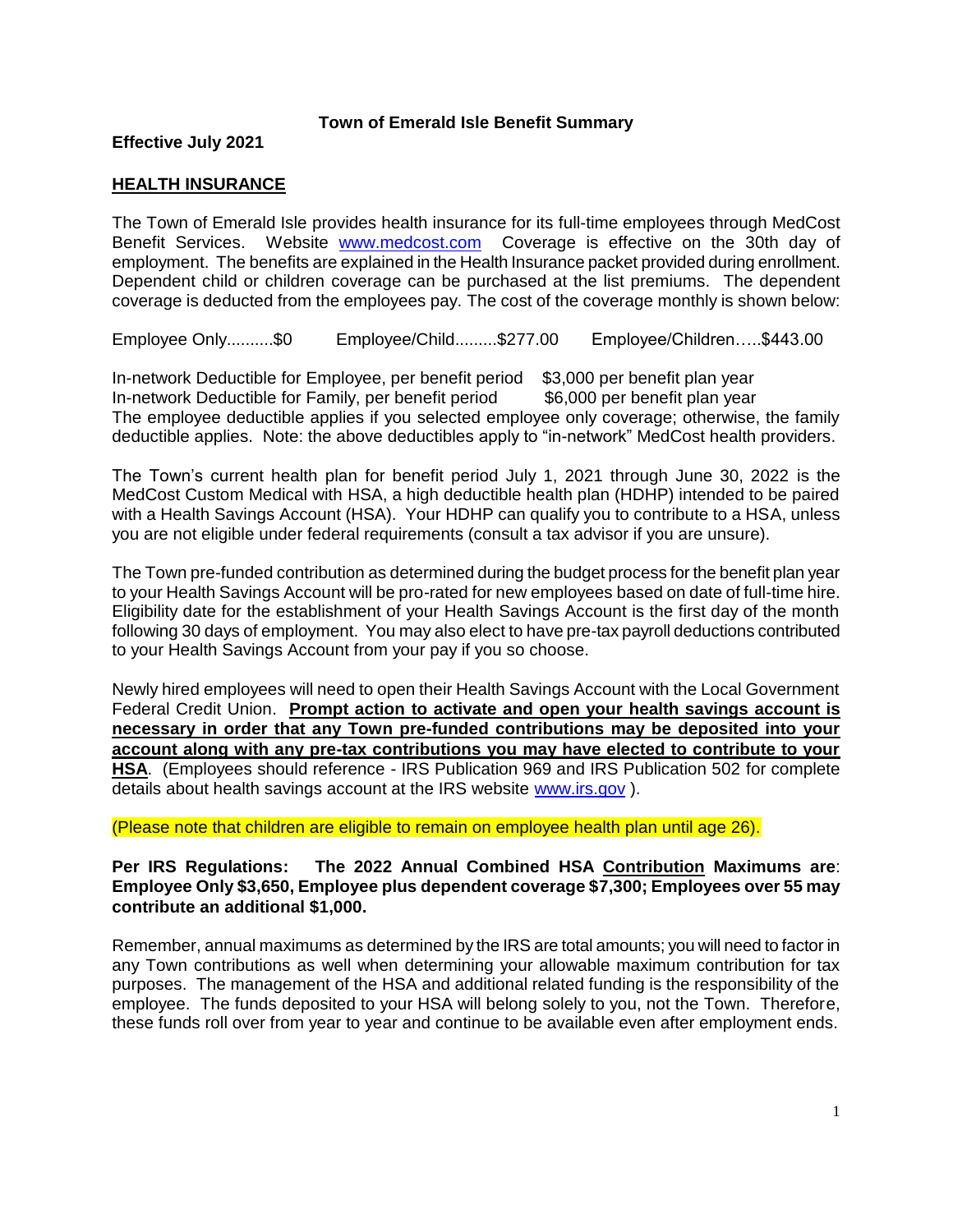These monies remain tax-free if used for qualified medical expenses (including dental, vision, etc.) Visit website: [www.irs.gov](http://www.irs.gov/) and type HSA in the search box to stay current with the latest tax rules and regulations regarding your tax favored Health Savings Account.

### **DENTAL INSURANCE**

The Town of Emerald Isle provides dental insurance for full-time employees through MetLife. Website is: [www.metlife.com/](http://www.metlife.com/)mybenefits. This plan covers a broad list of dental services. The coverage is effective on the 30<sup>th</sup> day of employment. The benefits are explained in more detail in the plan summaries provided at enrollment. The cost of the coverage monthly is shown below:

Dental Basic – Annual Maximum \$1,000 – Town Plan

| Employee Only\$0         | Employee/Spouse\$26.69 |
|--------------------------|------------------------|
| Employee/Children\$31.61 | .564.16. \$64.16       |

Dental Buy-Up – Annual Maximum \$1,500 – Buy-up Plan

| Employee Only\$17.31     |  | Employee/Spouse\$63.14 |
|--------------------------|--|------------------------|
| Employee/Children\$97.98 |  | Family\$123.19         |

Just to summarize, the Dental plan provides for dental service using any dentist. There are innetwork and out of network of providers for dental service. The dental plan *benefit year* deductible for individuals is \$50 per person. Aggregate family maximum deductible if applicable is \$100 per family. Our dental plan has a *benefit year* maximum benefit for Class I, II, III expenses per person.

(Please note that children are eligible to remain on employee dental plan until age 26).

**Call:** MetLife for Dental Benefit or Claim questions: 1.800.275.4638

#### **VISION CARE INSURANCE**

The Town of Emerald Isle provides vision care insurance for full-time employees through VSP. Website is [www.VSP.com](http://www.vsp.com/). The coverage is effective on the  $30<sup>th</sup>$  day of employment. The benefits are explained in more detail in the plan brochure provided at enrollment. The cost of the coverage monthly is shown below:

Premier Vision – Town Plan

| Employee Only\$0                  | Employee/Spouse\$6.00  |
|-----------------------------------|------------------------|
| Employee/Child\$6.00              | Family \$13.00         |
| Premier Plus Vision - Buy-up Plan |                        |
| Employee Only\$5.00               | Employee/Spouse\$14.00 |
| Employee/Child\$14.00             | Family\$25.00          |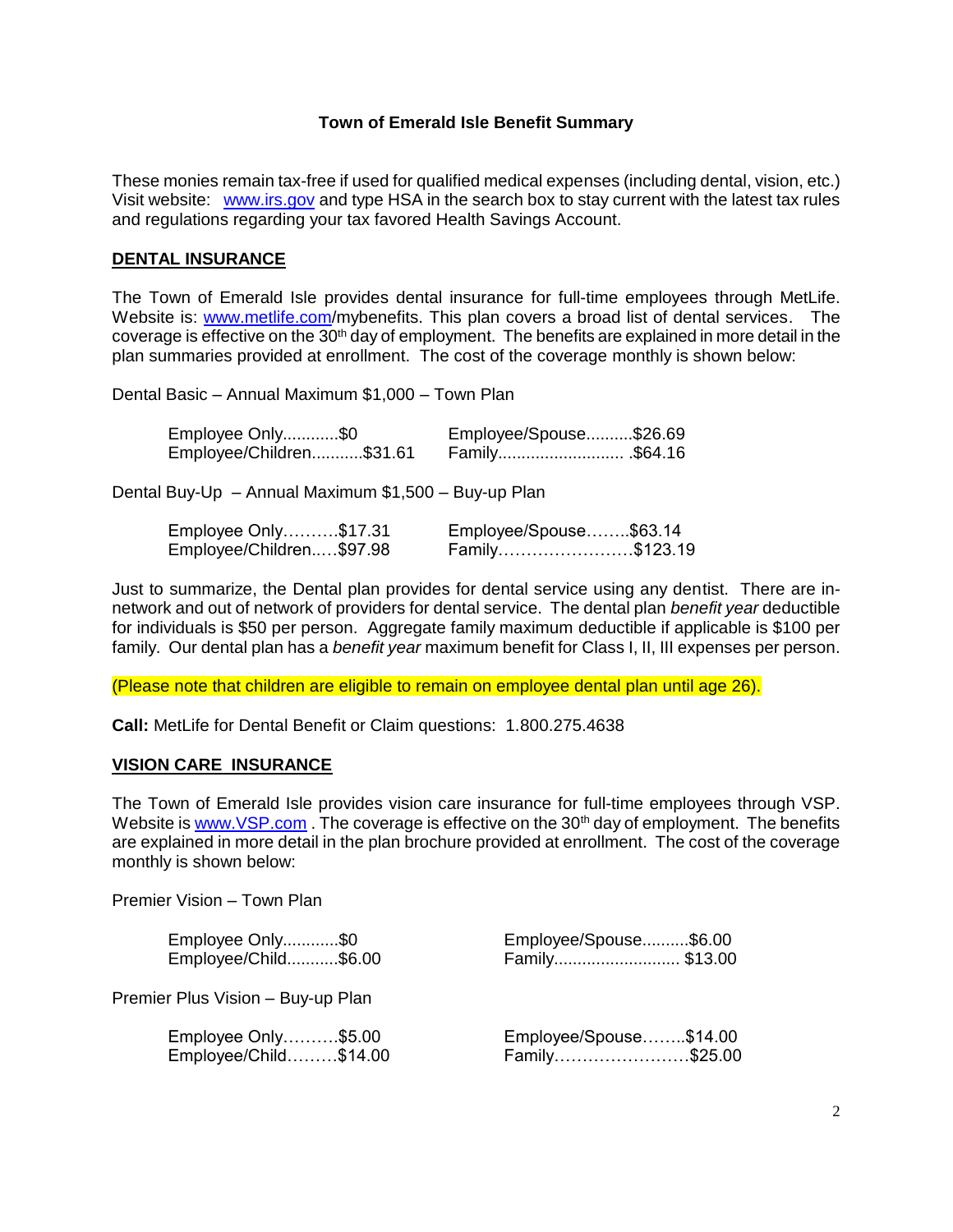Just to summarize, the VSP Vision Services Plan when using a VSP network doctor provides for exams every 12 months, lenses and frames every 12 months, or elective contact allowance every 12 months. Exam co-pays are \$10, Prescription glasses co-pays are \$20. When you make an appointment tell the doctor you are a VSP member. If you decide not to see a VSP doctor, co-pays still apply, you may receive a lesser benefit, and you'll be required to pay an out of network provider in full and then submit a claim to VSP for partial reimbursement. If you decide to see a provider not in the VSP network, call VSP at the number below first.

(Please note that children are eligible to remain on employee vision plan until age 26).

**Call:** VSP (Vision Service Plan) for vision benefit or claim questions 1.800.877.7195

# **LIFE INSURANCE**

The Town of Emerald Isle provides basic life insurance coverage through Unum Provident for its fulltime employees equal to 1x annual salary amount of the employee. This coverage is effective on the  $30<sup>th</sup>$  day of employment. The employee at enrollment may also choose to purchase dependent life insurance coverage (\$2,000 per dependent, \$1,000 live birth to 6 months) for a minimal monthly premium of \$0.88.

# **SHORT TERM AND LONG TERM DISABILITY INSURANCE**

The Town of Emerald Isle provides short-term and long-term disability insurance through Unum Provident.

# **RETIREMENT**

All full-time employees become members of the N.C. Local Government Employees' Retirement Systems on the date of hire. Each employee is required to contribute 6% of their gross wages each month to their account with the Retirement System. This is a Pre-tax deduction, therefore Federal and State tax withholding is reduced. Retirement deductions do not affect FICA tax withholding. The Town of Emerald Isle also contributes to the gross wages each month and it is credited to the employee's retirement account. You become vested in the Retirement System once you have completed a minimum of five years of creditable service. Website: [www.nctreasurer.com](http://www.nctreasurer.com/) . Click on either Retirement to view handbooks or FAQ's and click on ORBIT to register and view your retirement account online.

To contact the State Retirement System call toll-free: 1.877.627.3287

# **SUPPLEMENTAL RETIREMENT - NC (401k) PLAN**

All full-time employees are eligible to enroll in the NC 401(k) Plan administered through Prudential Retirement. The Town of Emerald Isle contributes 5% of the monthly gross wages and credits this amount to the employee's account. Like the retirement plan, the 401(k) plan is also tax deferred, which reduces Federal and State tax withholding. There are several investment options offered with the 401(k) Plan as well as a loan provision. Employees may contribute to the traditional 401(k), Roth, or a combination of both. Further details of the plan are explained in the 401(k) booklet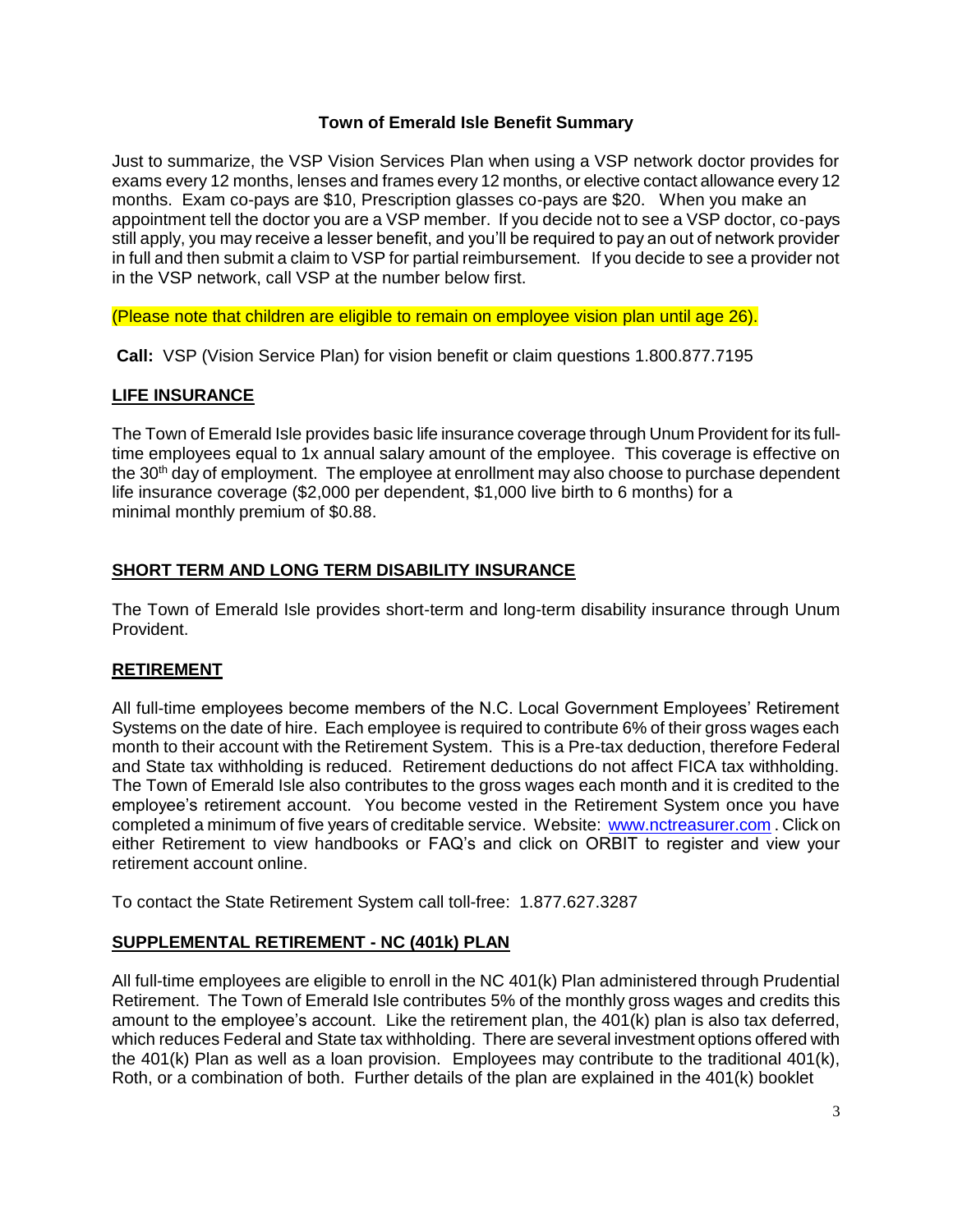provided at enrollment or visit the website for detailed information or to view your 401(k): [www.retirement.prudential.com/cws/ncplans](http://www.retirement.prudential.com/cws/ncplans) or Call a 401(k) account representative toll-free at: 1.866.NC401K1, (1.866.624.0151)

### **VACATION LEAVE**

All full-time employees shall earn vacation at the following schedule, prorated by the average number of hours scheduled in the workweek:

#### 40 hour Average Workweek

0 - 5 years 8 hours 5 - 10 years 12 hours 10+ years 14 hours

**Years of Service Hours Accrued Per Month**

42 hour Average Workweek

| <b>Years of Service</b> |
|-------------------------|
| $0 - 5$ years           |
| 5 - 10 years            |
| $10+$ years             |

**Hours Accrued Per Month** 8.4 hours  $12.6$  hours 14.7 hours

53 hour Average Workweek

| <b>Hours Accrued Per Month</b> |
|--------------------------------|
| 10.6 hours                     |
| 15.9 hours                     |
| 18.6 hours                     |
|                                |

Employees serving a probationary period following initial employment may accumulate vacation leave but shall not be permitted to take vacation leave during the first six months of the probationary period. Employees shall be allowed to take accumulated vacation leave after six months of service.

#### **SICK LEAVE**

Sick leave shall accrue at a rate of one day per month of service or twelve days per year.

| <b>Average Work Week</b> | <b>Hours Accrued Per Month</b> |
|--------------------------|--------------------------------|
| 40 hours per week        | 8 hours                        |
|                          | 8.4 hours                      |
| 53 hours per week        | 10.6 hours                     |
| 42 hours per week        |                                |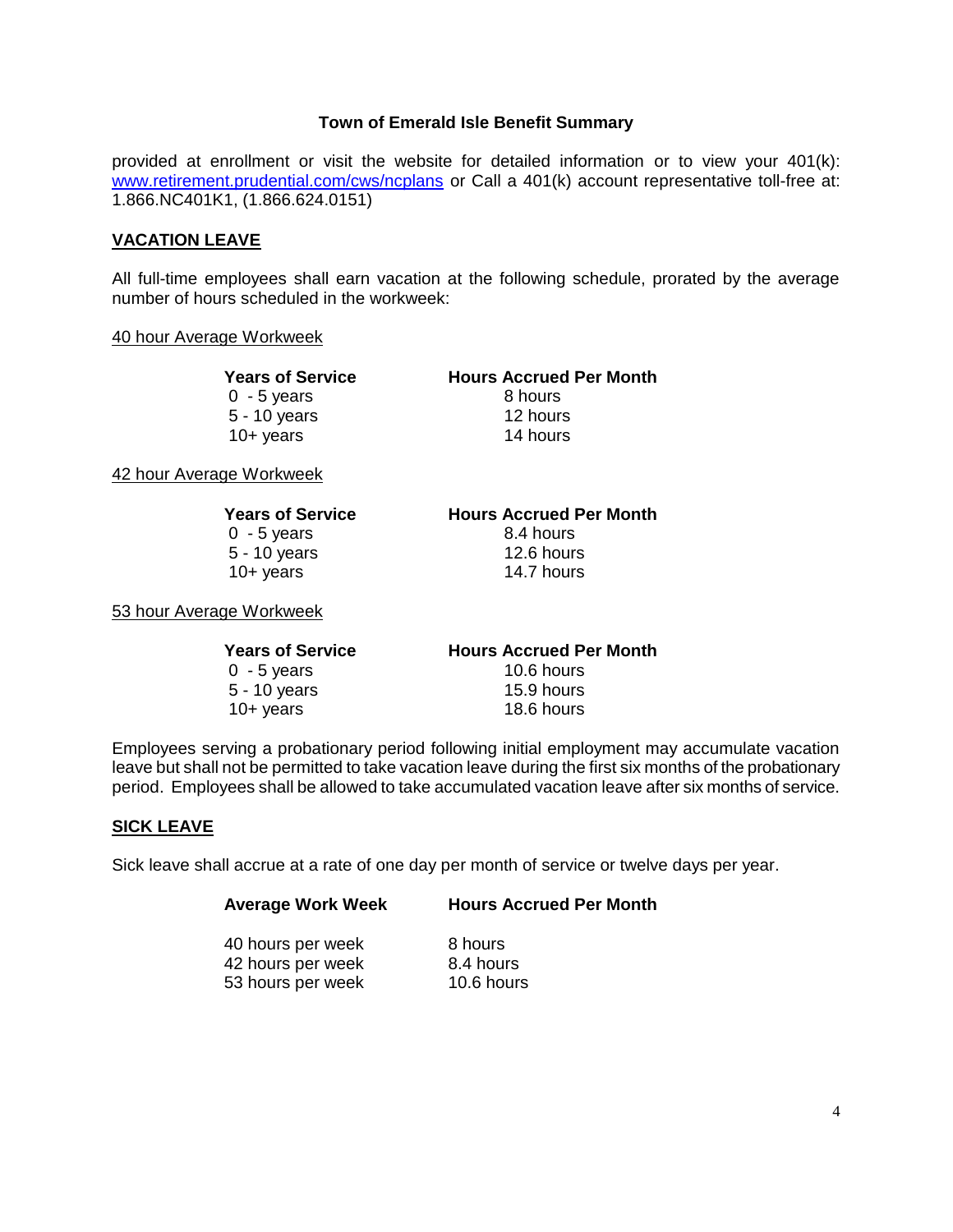## **LONGEVITY BONUS**

Full-time employees of the Town may be compensated for years of service by payment of a longevity bonus based on continuous years of service as of December 1<sup>st</sup> of each year if funds are appropriated. Continuous service is continuous employment including any approved leave or involuntary reduction in force.

Longevity amounts shall be as follows:

| <b>Years of Service</b> | Amount |
|-------------------------|--------|
| $0 - 1$ years           | \$50   |
| $1 - 2$ years           | \$100  |
| $2 - 5$ years           | 1%     |
| 5 - 10 years            | 2%     |
| 10 - 15 years           | 3%     |
| 15 - 20 years           | 4%     |
| $20 + \gamma$ ears      | 5%     |
|                         |        |

## **HOLIDAYS**

The Town will follow the holiday schedule as published by the State of North Carolina for state employees. In order to receive a paid holiday, an employee must be on paid status before and after the holiday. The Town Manager will post the designated holidays at the beginning of each fiscal year.

Specific holidays to be observed are as follows:

New Years Day Martin Luther King, Jr. Birthday Good Friday Memorial Day Independence Day Labor Day Veterans Day Thanksgiving (2 days) Christmas (2 or 3 days, depending on the day of the week for Christmas Day)

To be eligible for holiday pay, an employee must be in pay status for a full regular scheduled workday before and after the holiday, unless excused by the appropriate supervisor.

#### **CREDIT UNION**

Town employees are eligible to become a member of the N.C. Local Governmental Employees' Federal Credit Union, which offers a variety of banking services.